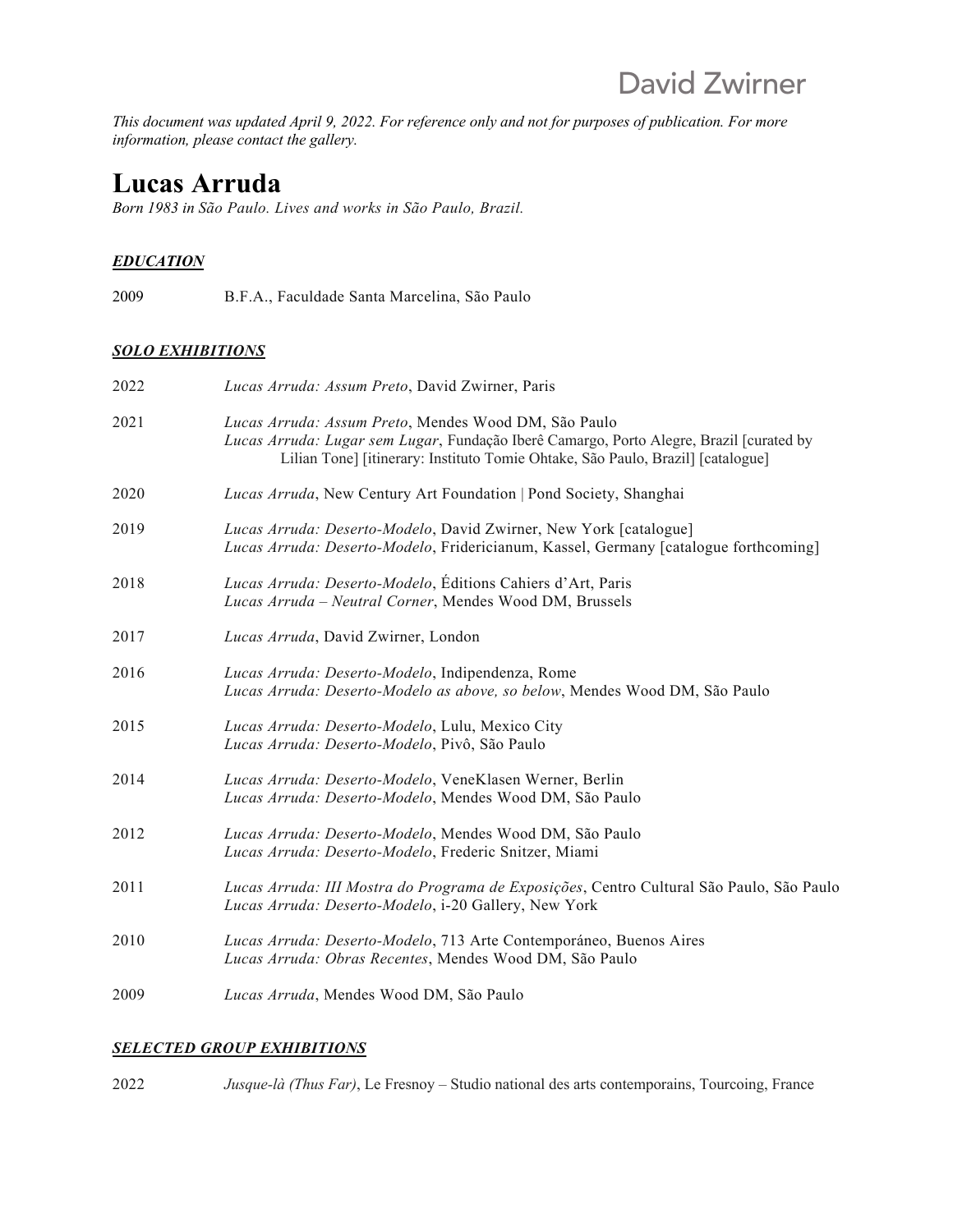| 2021 | At the Noyes House, The Noyes House, New Canaan, Connecticut<br>Particularities, X Museum, Beijing<br>Secret Wing, Art Encounters Biennial 2021, Timișoara, Romania                                                                                                                                                                                                                                                  |
|------|----------------------------------------------------------------------------------------------------------------------------------------------------------------------------------------------------------------------------------------------------------------------------------------------------------------------------------------------------------------------------------------------------------------------|
| 2020 | Construção, Mendes Wood DM, São Paulo<br>Stayin' Alive, Another Space, New York                                                                                                                                                                                                                                                                                                                                      |
| 2019 | Luogo e Segni, Punta della Dogana, Venice, Italy                                                                                                                                                                                                                                                                                                                                                                     |
| 2018 | David Zwirner: 25 Years, David Zwirner, New York [catalogue]<br>Debout!: Exposition de la Collection Pinault/Stand up!: Exhibition of The Pinault Collection,<br>Couvent des Jacobins and Musée des Beaux-Arts, Rennes, France [catalogue]<br>Natura Naturans, Mendes Wood DM, New York<br><i>Nature</i> + <i>Abstraction</i> , Fondation Beyeler, Basel [collection display]<br>Nightfall, Mendes Wood DM, Brussels |
| 2017 | Anozero '17: Curar e Reparar, Bienal de Arte Contemporânea de Coimbra/Healing and<br>Repairing, Coimbra Biennial of Contemporary Art, Círculo de Artes Plásticas de<br>Coimbra, Portugal [catalogue]<br>Time as Landscape; Inquiries of Art and Science, Cornell Fine Arts Museum, Rollins College,<br>Winter Park, Florida [exhibition publication]                                                                 |
| 2016 | As if in a foreign country, Galerie nächst St. Stephan, Vienna<br>New Shamans/Novos Xamãs: Brazilian Artists, Rubell Family Collection, Miami<br>Resonating Surfaces, Mendes Wood DM, São Paulo<br>Soft Power. Arte Brasil, Kunsthal KAdE, Amersfoort, Netherlands                                                                                                                                                   |
| 2015 | Cry of Liberty, 1st International Biennale of Asunción, Asunción, Paraguay<br>Deserto Modelo as above so below, Herald St, London<br>Kiti Ka'aeté, The Modern Institute, Glasgow                                                                                                                                                                                                                                     |
| 2014 | Lone Tree, Marlborough Chelsea, New York<br>on another scale, curated by Ricardo Sardenberg, Galleria Continua, San Giminiano, Italy<br>Stay in Love, Lisa Cooley & Laurel Gitlen, New York                                                                                                                                                                                                                          |
| 2013 | Chambres à Part, Edition VIII, La Réserve Paris, Paris<br>Dark to Light, H. M. Tower of London, London<br>I'll Be Your Mirror, Herald St, London<br>La Bienal 2013: Here is Where We Jump, El Museo del Barrio, New York                                                                                                                                                                                             |
| 2012 | Arte Brasileira Contemporânea, Pinacoteca de São Paulo, São Paulo<br>Os Primeiros 10 Anos, Instituto Tomie Ohtake, São Paulo                                                                                                                                                                                                                                                                                         |
| 2011 | 23°33'42" 46°40'09", Galerie TORRI, Paris<br>Temporada de Projetos, Paço das Artes, São Paulo                                                                                                                                                                                                                                                                                                                        |
| 2010 | Deserto-modelo, 713 Arte Contemporáneo, Buenos Aires<br>Vistas a perder de vista, Galeria Penteado, Campinas, Brazil                                                                                                                                                                                                                                                                                                 |
| 2009 | 7a Bienal do Mercosul, Porto Alegre, Brazil<br>De Passagem, Rhys Mendes, São Paulo<br>Energias na Arte, Instituto Tomie Ohtake, São Paulo<br>Obra Menor, Ateliê 397, São Paulo<br>Superfície Ativada, Galeria Silvia Cintra, Rio de Janeiro                                                                                                                                                                          |
| 2008 | 40° Salão de Arte Contemporânea de Piracicaba, Pinacoteca Municipal Miguel Dutra,                                                                                                                                                                                                                                                                                                                                    |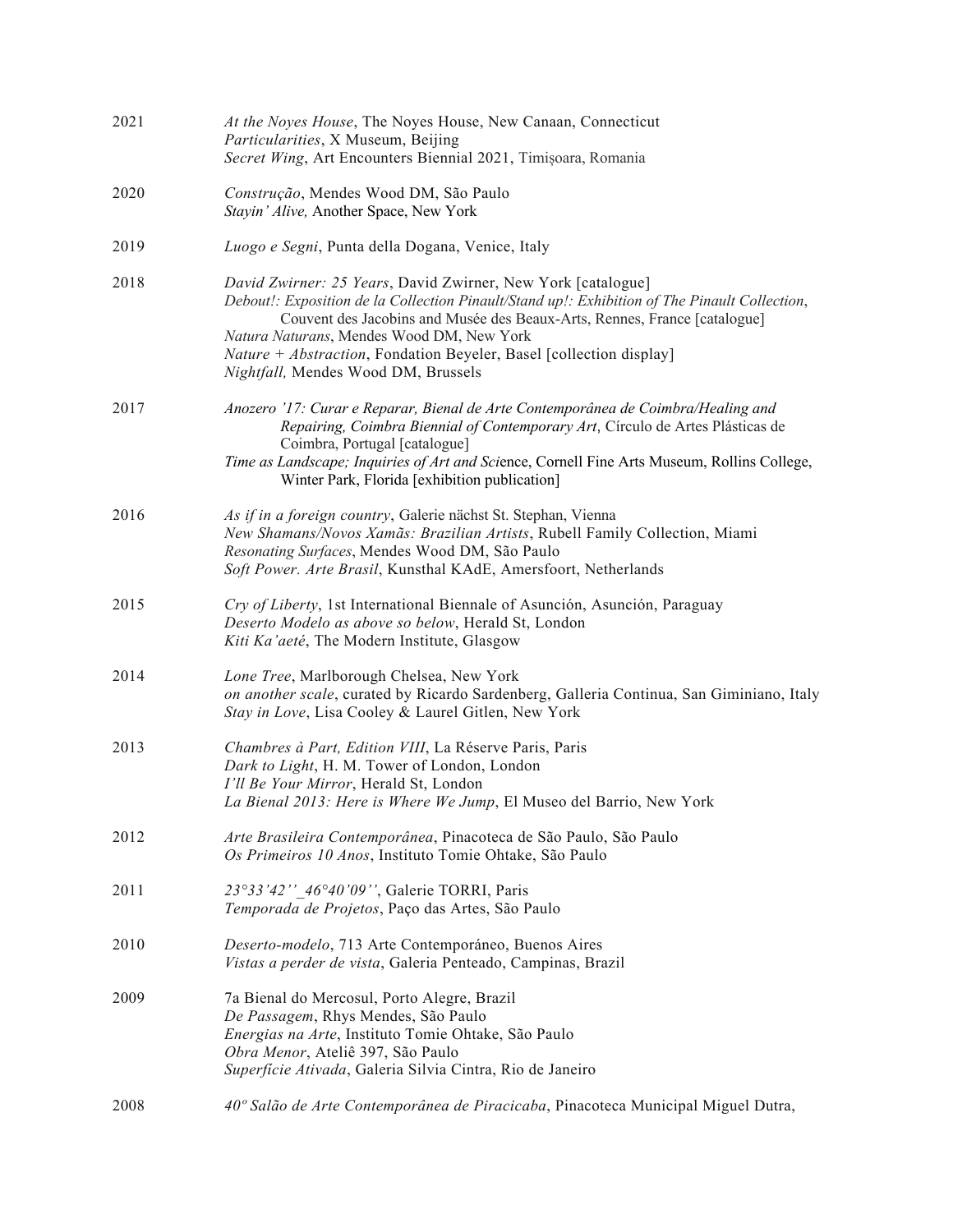#### Piracicaba, Brazil *Entre Cinco Paredes*, Ateliê Rua Camilo, São Paulo

### *MONOGRAPHS, SOLO EXHIBITION CATALOGUES & SPECIAL PUBLICATIONS*

| 2021 | Lucas Arruda: Lugar Sem Lugar. Fundação Iberê Camargo, Porto Alegre, Brazil (exh. cat.)                                         |
|------|---------------------------------------------------------------------------------------------------------------------------------|
| 2020 | <i>Lucas Arruda: Deserto-Modelo.</i> Texts by Will Chancellor and Barry Schwabsky. David<br>Zwirner Books, New York (exh. cat.) |
| 2018 | Lucas Arruda. Texts by Fernanda Brenner, Chris Sharp, and Hans Ulrich Obrist. Editions<br>Cahiers d'Art, Paris                  |

# *SELECED BOOKS & GROUP EXHIBITION CATALOGUES*

| 2019 | Landscape Painting Now: From Pop Abstraction to New Romanticism. Edited by Todd Bradway.<br>Texts by Barry Schwabsky, Robert R. Shane, Louise Sørensen, and Susan A. Van Scoy.<br>D.A.P./Distributed Art Publishers, Inc., New York                                                                                                                                                                                                                  |
|------|------------------------------------------------------------------------------------------------------------------------------------------------------------------------------------------------------------------------------------------------------------------------------------------------------------------------------------------------------------------------------------------------------------------------------------------------------|
| 2018 | David Zwirner: 25 Years. Foreword by David Zwirner. Texts by Richard Shiff and Robert<br>Storr. David Zwirner Books, New York (exh. cat.)<br>Debout!: Exposition de la Collection Pinault/Stand up!: Exhibition of The Pinault Collection.<br>Editions Dilecta, Paris (exh. cat.)                                                                                                                                                                    |
| 2017 | Anozero '17: Curar e Reparar, Bienal de Arte Contemporânea de Coimbra/Healing and<br>Repairing, Coimbra Biennial of Contemporary Art. Text by Delfim Sardo, João Maria<br>André, Jacinto Lageira, Luiza Teixeira de Freitas, Sara de Chiara, and Vasco Santos.<br>Imprensa da Universidade de Coimbra (exh. cat.)<br>Time as Landscape; Inquiries of Art and Science. Cornell Fine Arts Museum, Rollins College,<br>Winter Park, Florida (exh. pub.) |

#### *BIBLIOGRAPHY*

| 2021 | Bini, Tina. "Exposições para ver antes da abertura oficial da 34th Bienal de São Paulo." CNN<br><i>Brasil</i> (August 2021) [ill.] [online]                                                                                                                                                                                                                                                                                                                                                                                                                                                                                         |
|------|-------------------------------------------------------------------------------------------------------------------------------------------------------------------------------------------------------------------------------------------------------------------------------------------------------------------------------------------------------------------------------------------------------------------------------------------------------------------------------------------------------------------------------------------------------------------------------------------------------------------------------------|
| 2020 | Trembley, Nicholas. "Lucas Arruda's imaginary landscapes." Numéro (August 20, 2020) [ill.]<br>[online]<br>"Today's Emerging Talent: 10 Artists to Watch." <i>Phillips</i> (June 29, 2020) [ill.] [online]                                                                                                                                                                                                                                                                                                                                                                                                                           |
| 2019 | Rees, Lucy. "Lucas Arruda's Dreamy Landscapes Go on View at David Zwirner." Galerie<br><i>Magazine</i> (October 10, 2019) [ill.] [online]<br>Yerebakan, Osman Can. "Lucas Arruda Presents Paintings to Escape Into in His David Zwirner<br>Solo Show." Observer (September 9, 2019) [ill.] [online]                                                                                                                                                                                                                                                                                                                                 |
| 2017 | Basciano, Oliver. "Lucas Arruda." Art Review (October 2017): 92-97 [ill.]<br>Frankel, Eddy. "Lucas Arruda." Time Out London (September 5-11, 2017): 90 [ill.]<br>Mara de Wachter, Ellen. "Lucas Arruda." LA Pinault Collection (October 2017): 116-117 [ill.]<br>Rigamonti di Cutò, Angeria. "Lucas Arruda: 'The only reason to call my works landscapes is<br>cultural." Studio International (September 19, 2017) [ill.] [online]<br>"Lucas Arruda at David Zwirner, London." Blouin ArtInfo (September 13, 2017) [ill] [online]<br>"Lucas Arruda at David Zwirner, London." Mousse Magazine (September 11, 2017) [ill.] [online] |